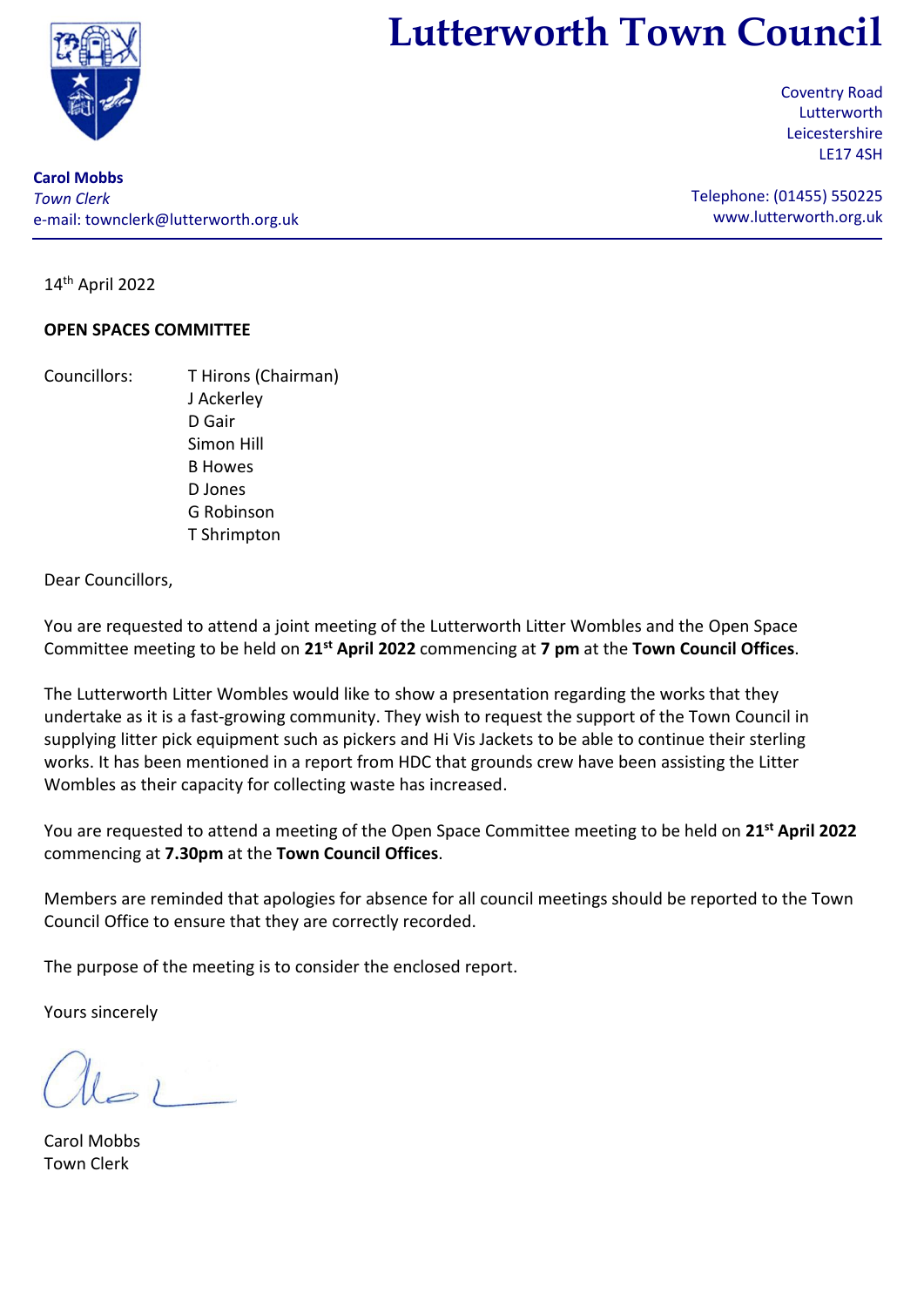## **OPEN SPACES COMMITTEE MEETING CLERKS REPORT –**

#### **1. APOLOGIES FOR ABSENCE.**

## **2. TO RECEIVE ANY DECLARATIONS OF INTEREST AND TO CONSIDER REQUESTS FOR DISPENSATIONS FROM MEMBERS ON MATTERS IN WHICH THEY HAVE A DISCLOSABLE PECUNIARY INTEREST.**

#### **3. TREE QUOTES FOR ROUTINE 1, 2 & 3 FOR ALL AREAS.**

Please find the attached tree quote(s) from Rob Hardingham, LCC and Jason Weatherall, Shed Grounds Maintenance.

We are waiting for Shed to provide a quote for Saxon Meadows P1 and routine works which was missed off their quote.

Please see attached information split between P1, P2 & Routine works (All prices net):

|                | <b>Shed Grounds</b> | LCC.                                             |
|----------------|---------------------|--------------------------------------------------|
| P <sub>1</sub> | £875                | £560                                             |
| P <sub>2</sub> | £5250               | £9505 (minus £790 for P2 works) £8715            |
| Routine        | £2030               | £2789                                            |
|                |                     | £8155 (Pages 7-10) £12854 (£12064) (pages 11-14) |

We have had to have Saxon Meadows P2 emergency works completed due to three trees fallen, the cost of this works was £790 plus £650 for a fallen ash tree. This was completed by LCC as the emergency works were required to be completed ASAP and they were able to complete the works the quickest.

Shed Grounds Maintenance are lower in price than LCC on the P2 and routine works and once we have received the information on the remainder P1 & Routine works for Saxon Meadows we should be able to give authority for the works to commence on the Priority Works 1 as per Open Spaces meeting dated 3<sup>rd</sup> February 2022.

#### **4. COVENTRY ROAD RECREATION GROUND.**

#### **STEEL BARRIER.**

Please be advised that the steel barrier has been place on the Coventry Road recreation ground to allow easier access to the playing field. This has been repurposed from the Lutterworth allotments. (Pages 15-16)

#### **REPLACEMENT OF THE WOODEN BOLLARDS**.

We have received a quote from a contractor for the supply and fitting of new bollards, like for like, which is approximately twelve in number as he did a survey of the site with the deputy clerk and the maintenance supervisor. This will cost £840.00 in total. (Pages 17-18)

We have received a further quote for replacement steel bollards - 2 styles: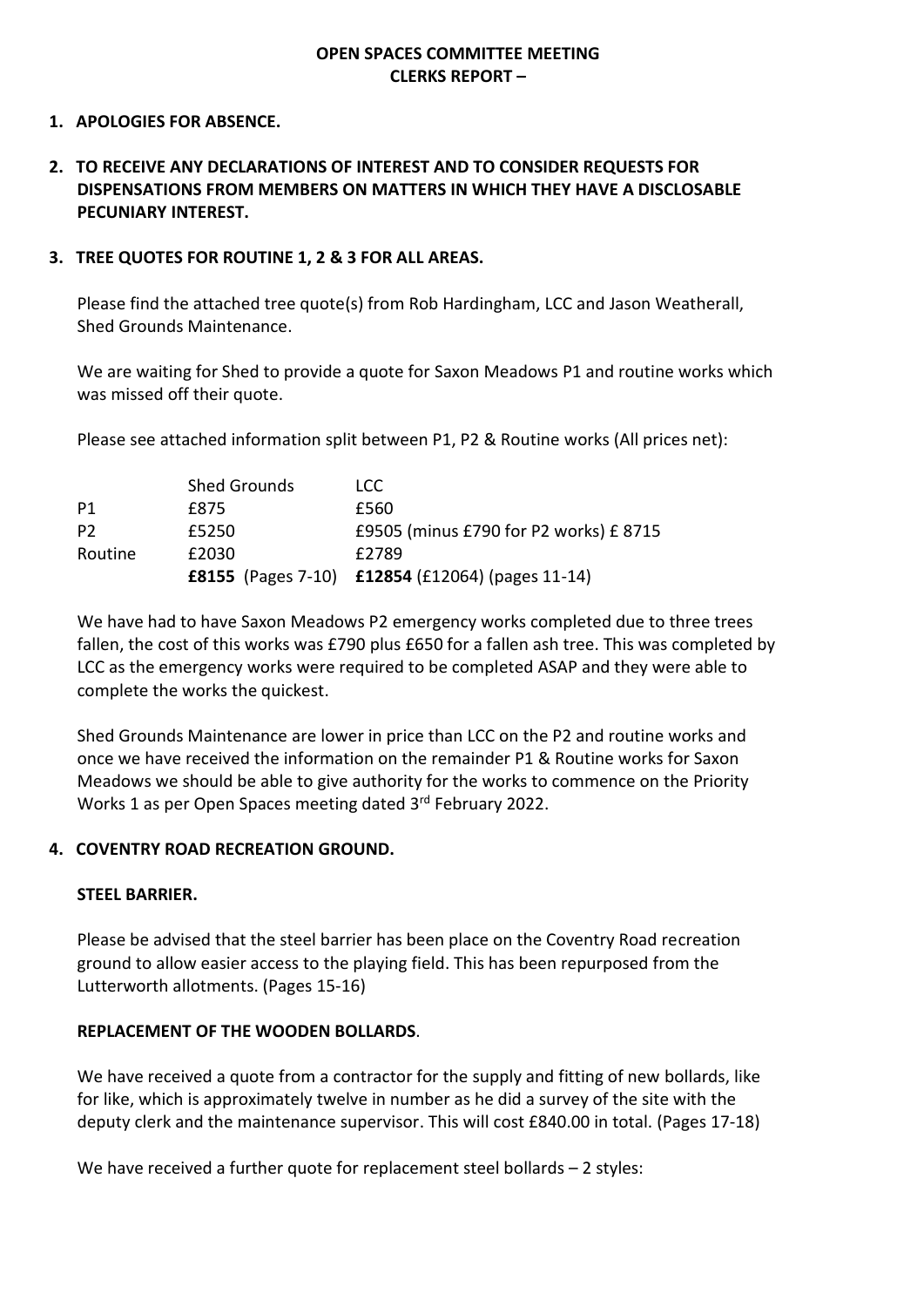# 60 Square posts £3795 Sixty round posts £4152

Plus, a quote for fitting for the above would cost £1640 – total £5435 (square) or £5792 (round). (Pages 19-28)

## **FRESHAIR FITNESS EQUIPMENT.**

The fitness equipment will be serviced on 29<sup>th</sup> April 2022 as per the agreement at the Open Spaces meeting dated 3rd February 2022.

## **5. POPPY PLAY AREA.**

We have received a further email from the resident on Poppy Road. Please see emails attached, last email dated 24<sup>th</sup> February 2022.

The Town Council has sort clarification on the maintenance strip for Poppy Play Area and it would seem the consensus is that as the area is under a section 38 agreement but to date it has not been signed over and it may be a while before this happens.

The resident is asking if we are going to be placing signs as it has become a mud pit.

Should the committee decide that signs should be placed on the area we are only able to place signs on the park and not the maintenance strip. These signs will be set back from the road and would they make any difference as residents are going to park whether there is a sign or not. (Pages 29-38)

# **6. REPOSITIONING OF A PLANTER**.

It had been agreed that the planter situated on the pavement outside of the Greyhound Coaching Inn is to be re-sited on the library forecourt together with a bench which had been removed from just in front of the traffic lights on the corner of Market Street and George Street. Please find the quote for the moving of the planter which will be done on a Sunday when the traffic is reduced. (Pages 39-40)

# **7. BLOOMING LUTTERWORTH – Roots of Remembrance Project.**

The chair of Blooming Lutterworth has provided the committee with a project outline for the Roots of Remembrance. Which is the Royal Horticultural Societies project in remembrance of those who have died during the Covid Pandemic.

Blooming Lutterworth have commenced with the planting of trees and are going to edge the area with edging logs, membrane, and bark. The Scouts are growing plants and bulbs which will be set.

Blooming Lutterworth will organise a dedicated opening ceremony. (Pages 41-42)

#### **NEW PROJECT**.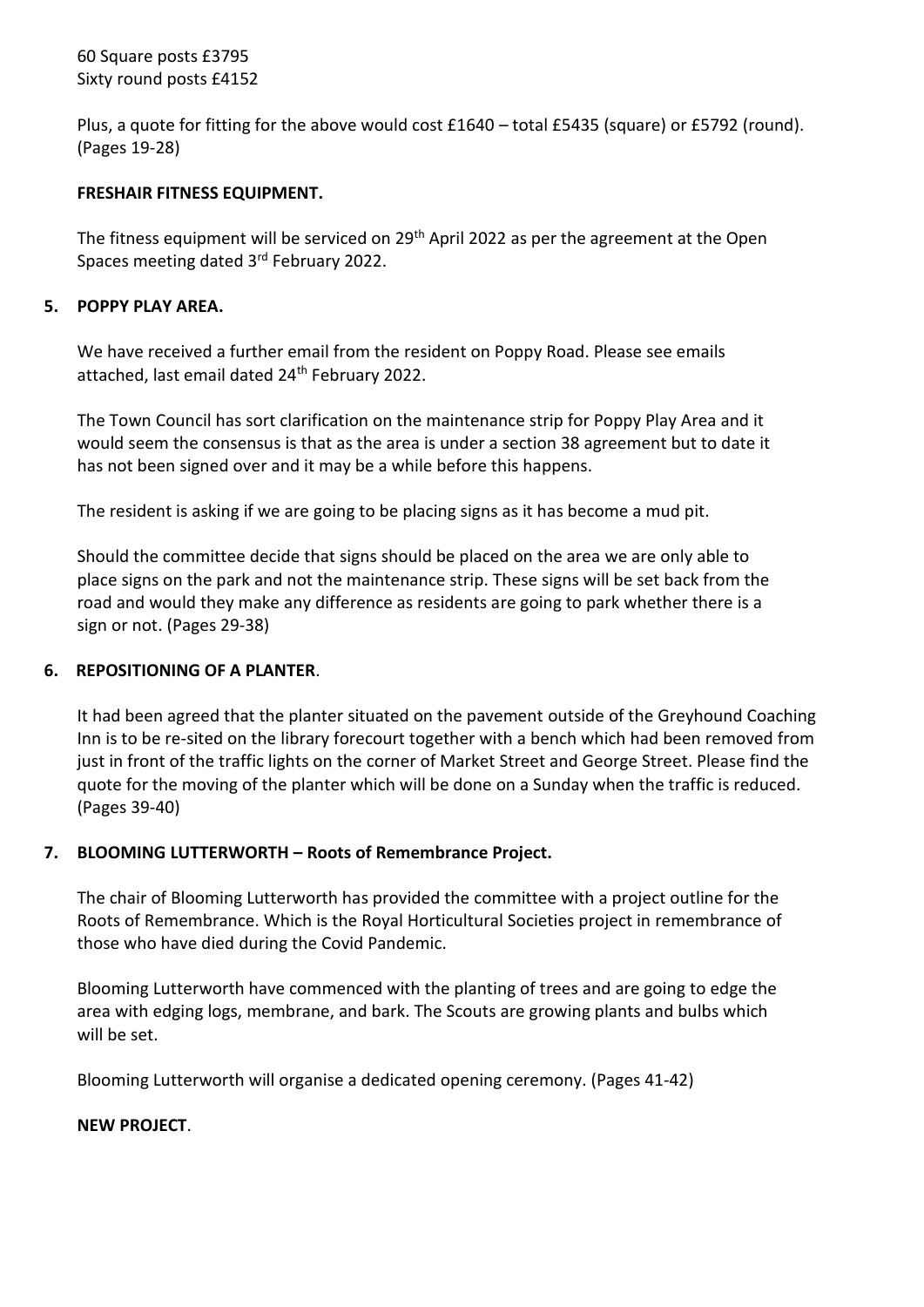Blooming Lutterworth would like to further the Town Council's support for the project for Stoney Hollow. They would like to improve the aesthetics of the entrance to Lutterworth from the Motorway with improving the bedding area below the White Horses and presently there are not set plans. (Pages 43-46)

# **QUEENS JUBILEE**.

Blooming Lutterworth would like permission to place the removable planters around the War Memorial Cross with suitable coloured planting (purple) for the Queens Jubilee the same as they had done for the VE day centenary.

# **8. RUBBISH BINS.**

# **NEW BINS**.

The Town clerk has heard from HDC regarding new bins to be advised that other districts to be advised that local councils are providing their own bins and are either dealing with the collection themselves or inviting private companies to tender for emptying them.

# **PURCHASE OF NEW BINS**.

We have been sourcing replacement bins and there are two main suppliers Broxap and Glasdon. Still awaiting Glasdon quote and will forward as soon as it is received.

Broxap have two bins a single a double: please see the attached quote which would include the Town Council logo and the pyramid shaped top but not ashtray:

Single bin Quantity one £472.95 – Quantity 10 £359.95 (total £3599.50)

Double bin Quantity one £583.95 – Quantity 10 £469.95 (total £4699.50)

Quotations are for 10 bins as we require 8 new ones and will have 2 for spare or towards the outer Town bin survey. (Pages 47-50)

# **9 MEMORIAL GARDENS FLOORING.**

The maintenance team have confirmed they could complete the memorial gardens flooring, but it will take between  $7 - 10$  working days (possible longer) and they are not sure if they could successfully source the same paving.

# **10**. **HDC ROAD SWEEPER SERVICES**.

We have managed to gain the services of the road sweeper for the car parks on Coventry Road, Crescent Road, and Leaders Farm Cemetery on Wednesday 6<sup>th</sup> April 2022 at the reduced cost of £60 per area total cost's £180.

The HDC operative has requested that we should request the road sweeper with the metal wheeled sweeper for Crescent Road due to the amount of moss. Please see the attached photograph. (Pages 51-52)